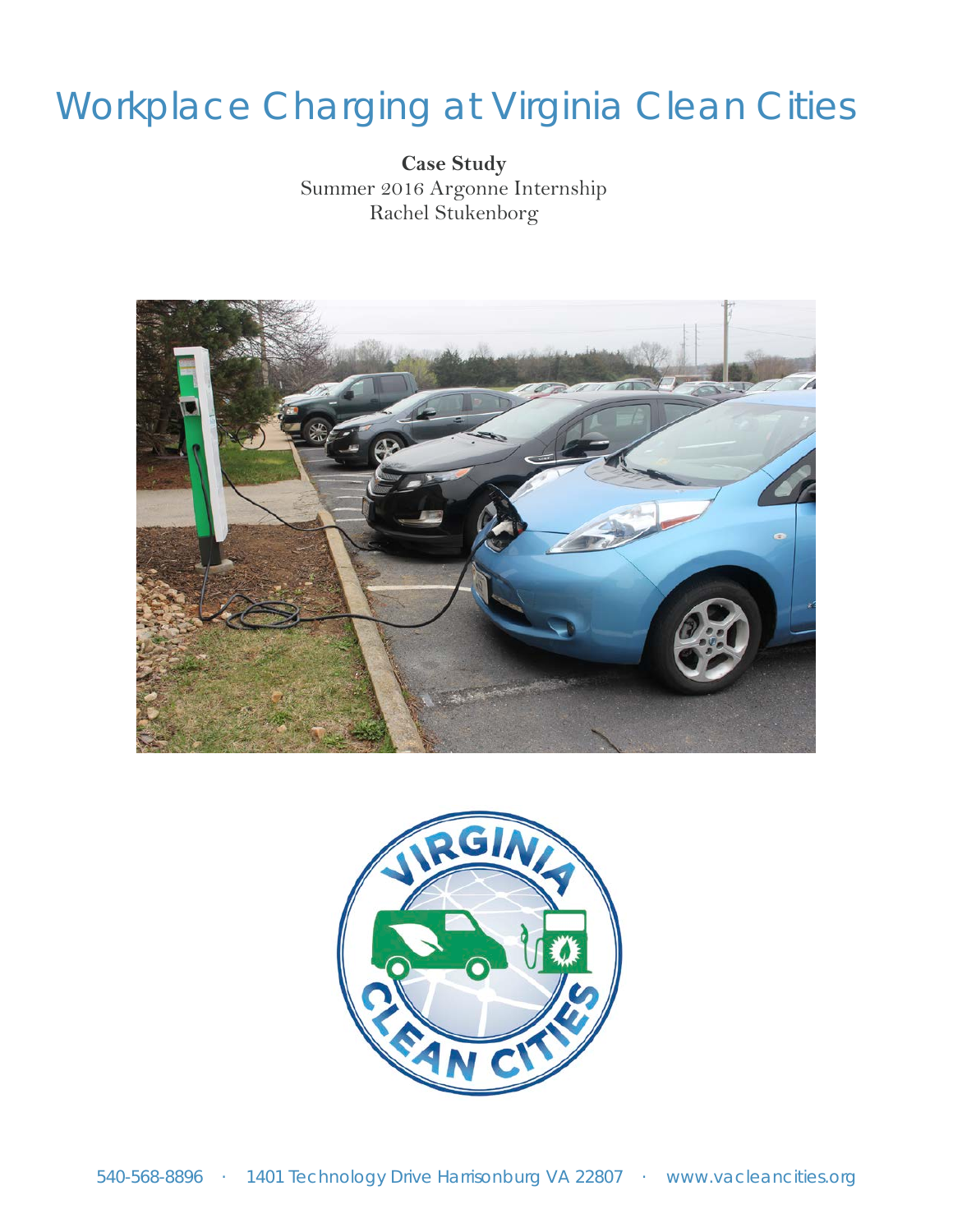# **1. Background**

Increasingly more employers across the U.S. are offering electric vehicle charging on-site to their employees. Workplace charging has many benefits for employees, employers and building owners, including:

- attracting new hires
- furthering sustainability practices and objectives
- improving public image and employee satisfaction
- adding value to the property
- providing a greater driving range to workers who drive electric vehicles which improves their flexibility and driving security

Virginia Clean Cities at JMU opened a publicly-accessible, workplace charger in April 2015 in a dual effort with The Center for Wind Energy at JMU. The charger was installed to provide electric vehicle charging capabilities primarily to the employees in the building but also to any electric vehicle drivers passing through. The Level 2 charger is 240 volts and 30 amps, and features two connectors so that two cars can charge simultaneously. The charger supplies electricity for approximately 30 miles worth of driving range per hour, and can completely charge an electric vehicle in about 6 hours.

# **2. Significance**

The expansion of workplace charging across the U.S. is an important effort in the advancement of the nation's economic, environmental, and energy security. Workplace charging initiatives, such as the one at Virginia Clean Cities, encourage more people to purchase electric vehicles because of the convenience and added range security. Eric Fitzgerald, the Director of Career and Technical Education at Rockingham County Public Schools, regularly uses the Virginia Clean Cities charger and stated that the location of a charging station close to his office was a key factor in his decision to purchase an electric vehicle. Increased electric vehicle use means less dependency on petroleum, which reduces harmful carbon emissions, decreases U.S. dependence on foreign oil, and is economically more stable, because petroleum is a finite resource while electricity can be generated from renewable sources. Fueling a car with electricity is also less expensive than using gasoline. Workplace charging encourages more electric vehicles to be on the road, which means a more sustainable future.

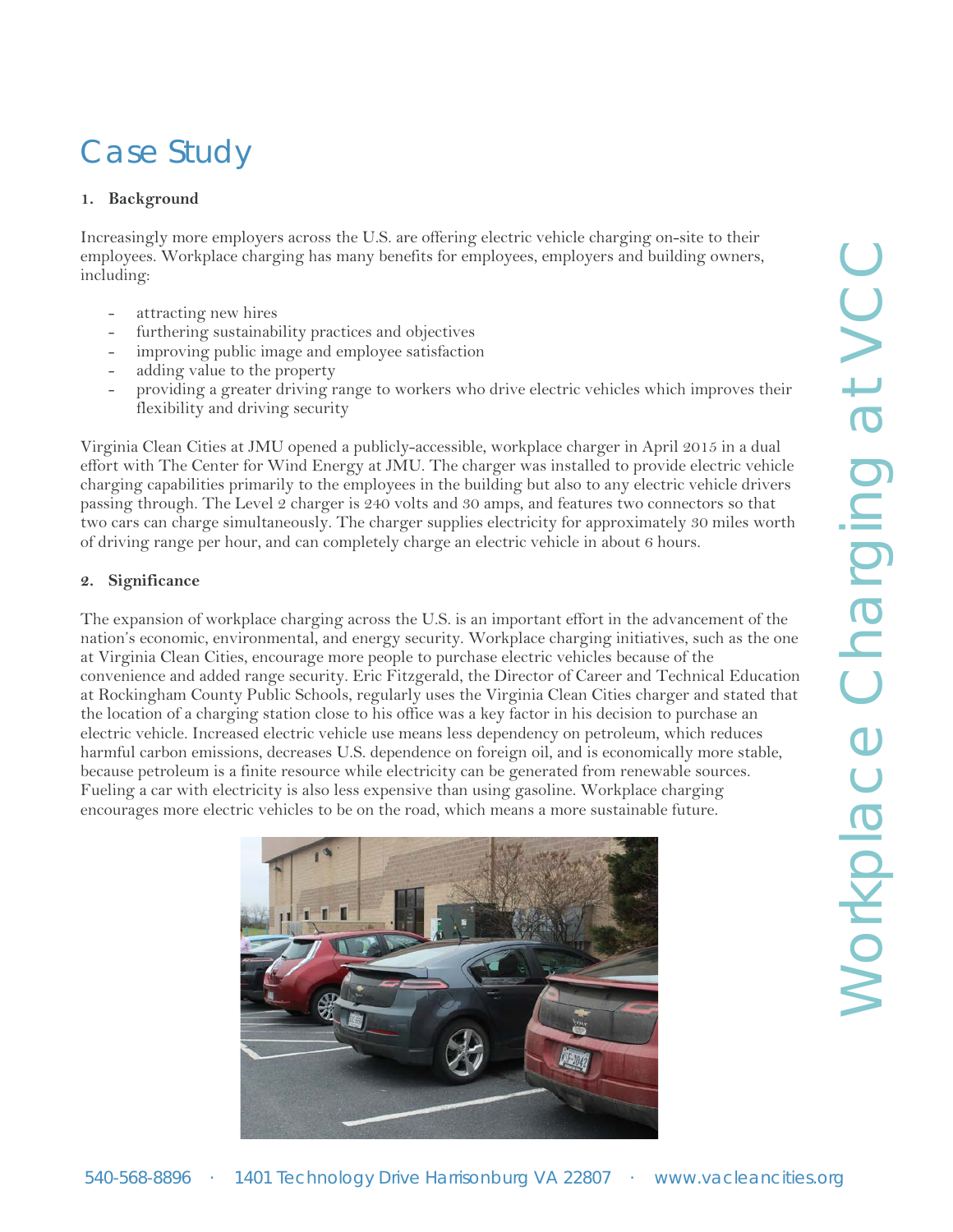# **3. Savings**

#### **Usage**

Virginia Clean Cities' workplace charger is regularly used by four electric vehicle owners. These vehicles include a two Nissan LEAFs and two Chevrolet Volts. These four vehicles have the following monthly electricity consumptions, determined by their commute distances and driving and vehicle charging habits:

- Nissan LEAF1 (30-mile daily roundtrip commute): 180 kWh per month, 4.5 miles per kW. 810 mile of electric range. Displaces 37.8 gallons of gasoline.
- Nissan LEAF 2 (8-mile daily roundtrip commute): 60 kWh per month, 4.5 miles per kW. 270 miles of electric range. Displaces 12.6 gallons of gasoline.
- Chevrolet Volt 1 (100-mile daily commute, exceeds electric range): 144 kWh per month, 4 miles per kW. 576 miles of electric range. Displaces 26.9 gallons of gasoline.
- Chevrolet Volt 2 (40-mile daily commute): 80 kWh per month, 4 miles per kW. 320 miles of electric range. Displaces 14.9 gallons of gasoline.

#### **Cost**

The cost of electricity in the building is estimated to be \$0.10/kWh, so the cost of electricity for each vehicle is:

- Nissan LEAF 1: \$18.00 per month.
- Nissan LEAF 2: \$6.00 per month
- Chevrolet Volt 1: \$14.40 per month
- Chevrolet Volt 2: \$8.00 per month

One benefit to using electricity as a motor fuel is that the price is not as volatile as gasoline. The price of a kWh of electricity does not fluctuate on a daily basis and \$.10 per kWh is equivalent to \$1.00 per gallon of gasoline.

#### **Comparison to Gasoline**

According to GasBuddy, the average price of gasoline in Virginia in August 2016 is \$1.90 per gallon. Assuming the drivers were to drive a gasoline vehicle with average fuel efficiency, 21.4 mpg (USDOT, 2014), the cost of the same driving commute with a gasoline vehicle would be:

- Nissan LEAF 1: \$71.82 per month
- Nissan LEAF 2: \$23.94 per month
- Chevrolet Volt 1: \$177.56 per month
- Chevrolet Volt 2: \$71.04 per month

Comparing these costs may not reflect the total money saved when using an electric vehicle, because it must be taken into account that owners of electric vehicles also often charge their vehicles at home. There is also reduced operations and maintenance costs because electric vehicles require fewer oil changes than internal combustion engine vehicles. With these additional factors it is apparent that owning and operating an electric vehicle is much less expensive per mile of travel than using a gasoline vehicle.

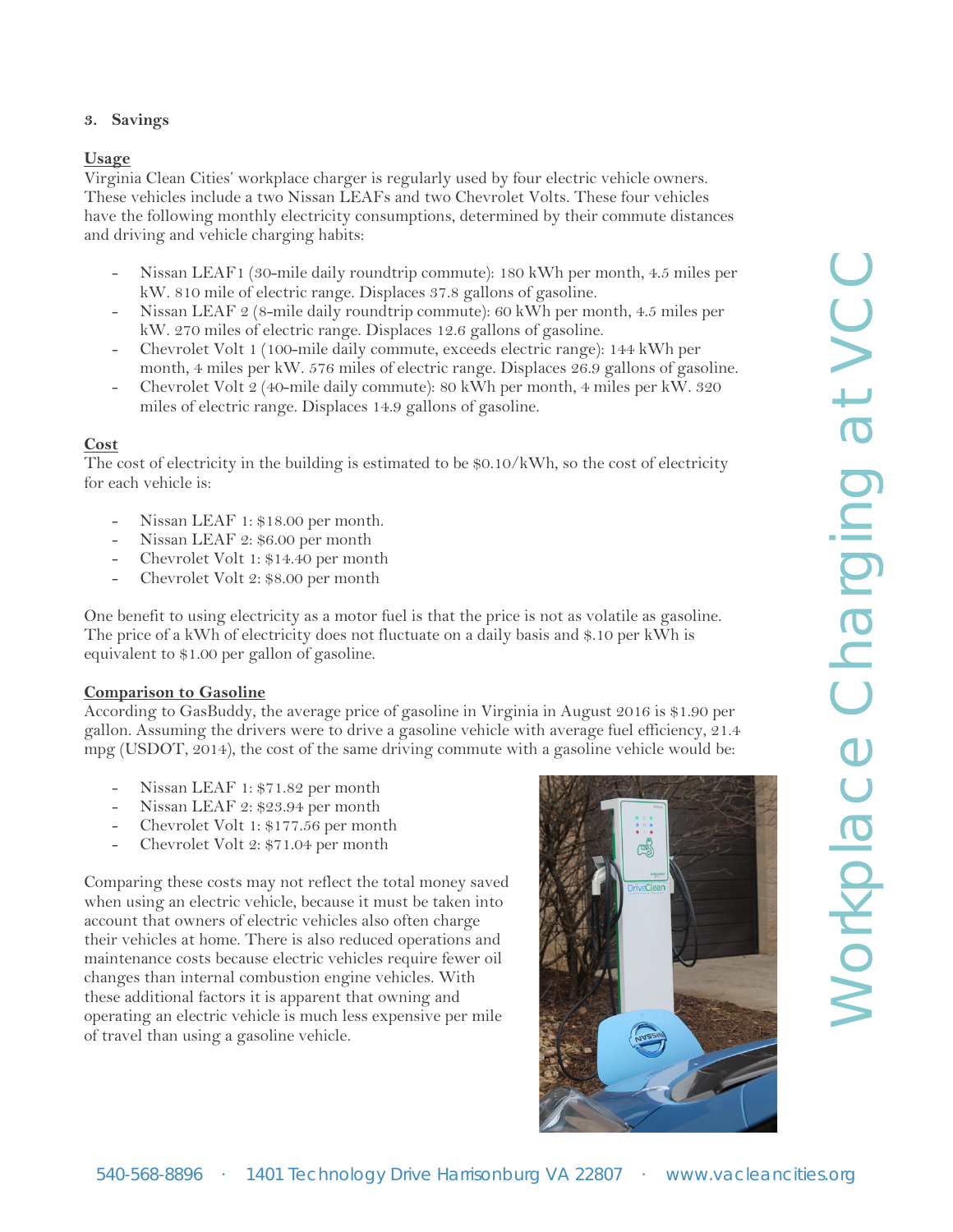# **4. Community Benefit**

The implementation of the Virginia Clean Cities workplace charger has also had substantial benefits to the Harrisonburg community. The charger is currently the only publicly-available station in northern Harrisonburg, which adds value to the community and attracts visitors and travelers. The availability of the charger also reduces the use of petroleum with increased operation of electric vehicles, which reduces air emissions and improves the air quality of Harrisonburg.

The charger also gives Virginia Clean Cities an opportunity to spread awareness for its business and create meaningful connections. Electric vehicle drivers that stop to use the station are invited to meet VCC staff and learn about the organization. Virginia Clean Cities also leaves a sign on the charger with information for electric vehicle drivers who choose to not come outside or who visit outside of business hours, so that they are also informed about the organization and its goals. Some of the visitors of the charging station have also been able to present business partnerships and opportunities to Virginia Clean Cities. The Virginia Clean Cities charger has had visits from representatives of the Department of Energy, Eastern Mennonite University, and Rockingham County Public Schools.

# **5. More Information**

To learn more about electric vehicle charging and workplace charging in Virginia, visit [virginiaev.org.](http://www.virginiaev.org/)

Companies can join the U.S. Department of Energy's Workplace Charging Challenge as "Partners", in which they pledge to provide electric vehicle charging capabilities to their employees. For more information visit: [http://energy.gov/eere/vehicles/ev-everywhere](http://energy.gov/eere/vehicles/ev-everywhere-workplace-charging-challenge)[workplace-charging-challenge.](http://energy.gov/eere/vehicles/ev-everywhere-workplace-charging-challenge)



# **6. Appendix**

A letter from one of the primary users of the Virginia Clean Cities electric vehicle charger, Eric Fitzgerald, is attached.